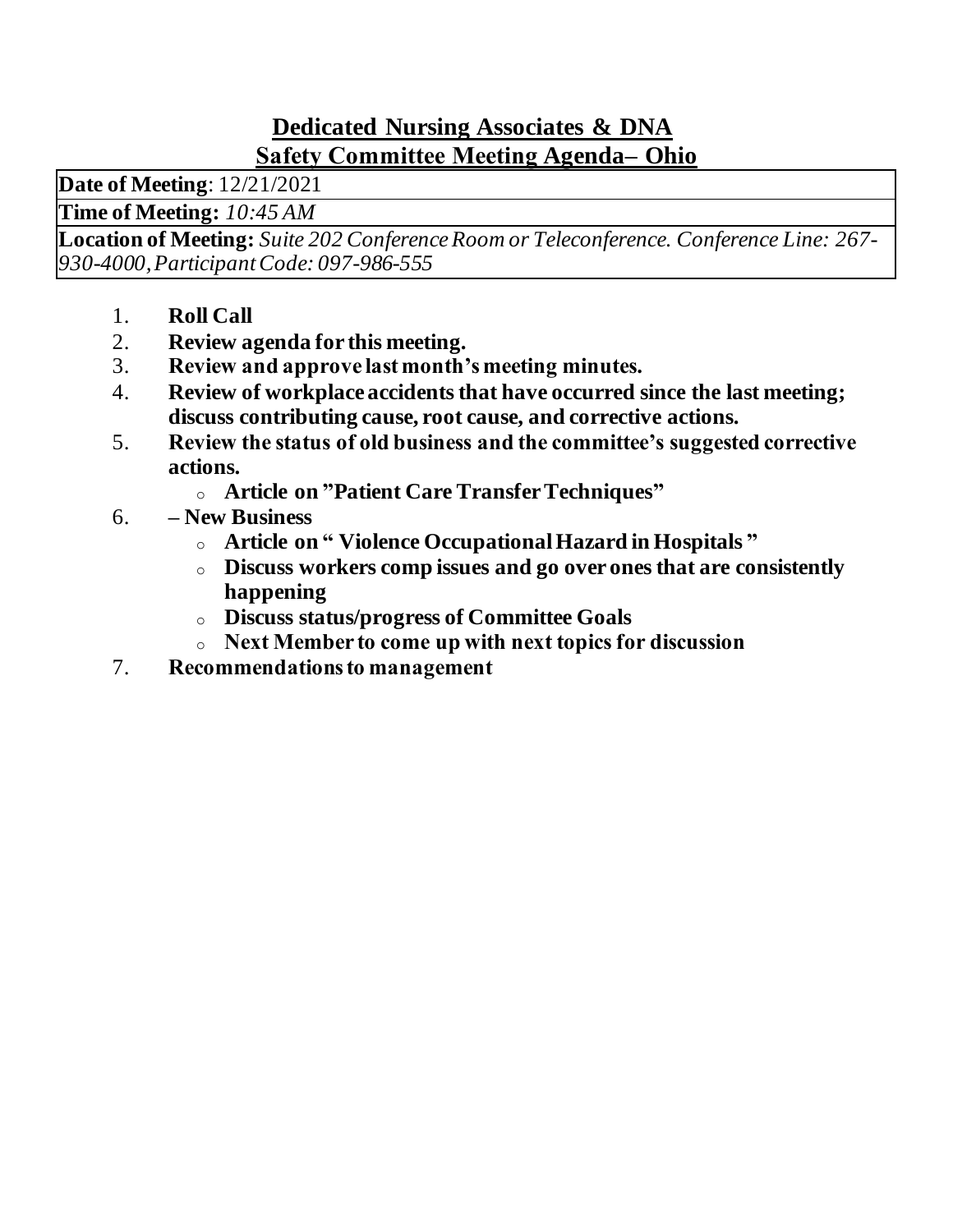## **Dedicated Nursing Associates & DNA Safety Committee Agenda**

| <b>Meeting</b>   | Time meeting started: $10:45 AM$ |  |
|------------------|----------------------------------|--|
| Date: 12/21/2021 |                                  |  |

| <b>Meeting Chairperson:</b> |  |
|-----------------------------|--|
| <b>Danielle Reilly</b>      |  |

| <b>Present</b>      | <b>Absent</b>      |
|---------------------|--------------------|
| <b>Ashton Hamer</b> | Chris Young        |
| Michael Mucci       | Melissa Spagnol    |
| Christina Zappa     | Cassandra Angelone |
| Heidi Zedlar        |                    |
| Danielle Reilly     |                    |
| Nikki Raveling      |                    |
| Ashley Lee          |                    |
| Hannah Sabo         |                    |
|                     |                    |
|                     |                    |
|                     |                    |
|                     |                    |
|                     |                    |

Agenda for today's meeting was reviewed by all members: **\_\_x\_Yes \_\_No** 

**Previous meeting minutes from (11/2021) were read and approved: <u>\_x</u>\_Yes \_\_No**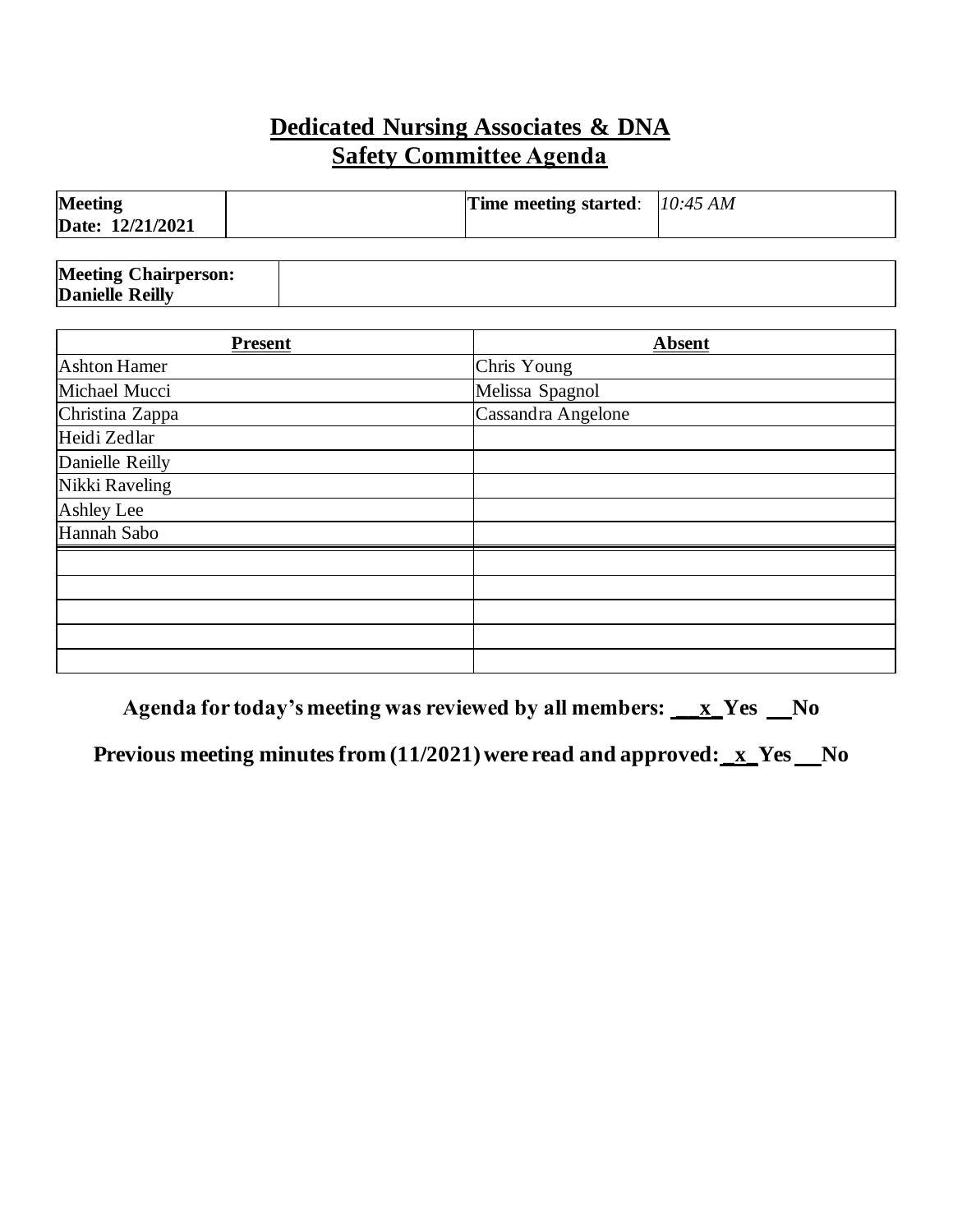#### **Review of Accidents/Incidents Since the Last Meeting (employee, non-employee, vehicle accidents, near misses, property, & other)**

| Date | <b>Injury</b><br><b>Causation</b><br>(Description) | <b>Assignment</b><br><b>/Facility</b> | <b>Injured Body</b><br>Part (Body Part,<br>Left/Right,<br>Lower/Upper) | <b>Follow Up</b><br>(Communication,<br><b>Contact Facility,</b><br>Treatment,<br>Education, etc.) | Recommended<br>Corrective<br><b>Action</b> | Is Claim<br><b>Ongoing?</b><br><b>Current</b><br><b>Outcome</b> |
|------|----------------------------------------------------|---------------------------------------|------------------------------------------------------------------------|---------------------------------------------------------------------------------------------------|--------------------------------------------|-----------------------------------------------------------------|
|      |                                                    |                                       |                                                                        |                                                                                                   |                                            |                                                                 |
|      |                                                    |                                       |                                                                        |                                                                                                   |                                            |                                                                 |
|      |                                                    |                                       |                                                                        |                                                                                                   |                                            |                                                                 |
|      |                                                    |                                       |                                                                        |                                                                                                   |                                            |                                                                 |
|      |                                                    |                                       |                                                                        |                                                                                                   |                                            |                                                                 |

# **Status / Progress of Uncompleted Old Business**

| <b>Old Business Item:</b> | <b>Updates:</b>         |
|---------------------------|-------------------------|
| "Patient Care Transfer"   | Uploaded to DNA Website |
| Techniques"               |                         |
|                           |                         |
|                           |                         |

# **New Business (Round Table Discussion)**

| <b>Committee Member</b> | <b>Topic / Hazard Identified:</b>          | <b>Responsibility Assigned To Whom &amp;</b> |
|-------------------------|--------------------------------------------|----------------------------------------------|
| Name:                   |                                            | <b>Action To Be Taken:</b>                   |
|                         |                                            |                                              |
| Group                   | Discuss new incidents                      |                                              |
| Group                   | Article on: "Violence Occupational Hazard" | sending to marketing to upload to            |
|                         | in Hospitals"                              | website                                      |
| Group                   | Update on Goals                            | finalized TPA selection- January 1st         |
|                         |                                            | <b>TPA</b> start                             |